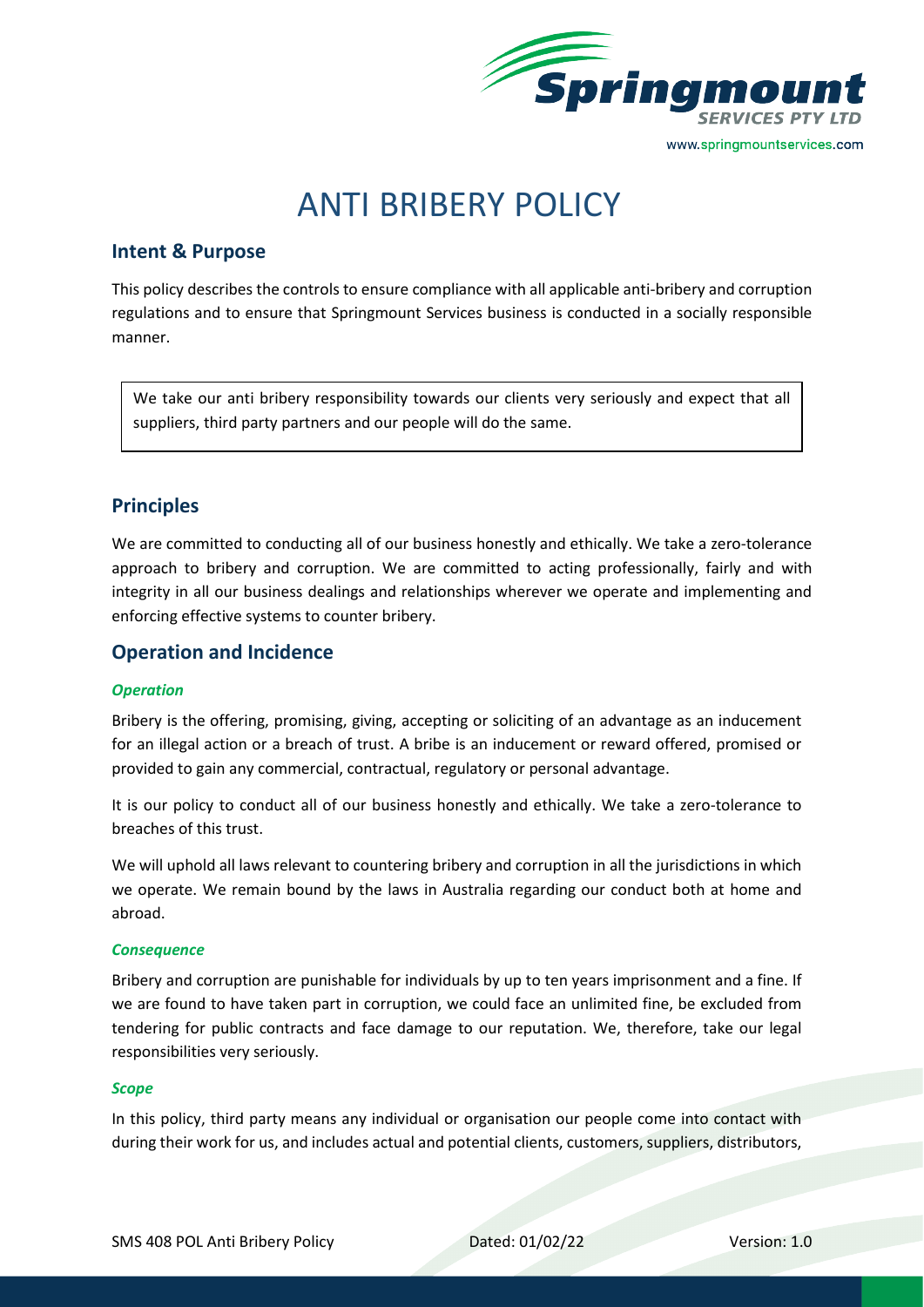

business contacts, agents, advisers, and government and public bodies, including their advisors, representatives and officials, politicians and political parties.

This policy applies to all individuals working at all levels and grades, including senior managers, officers, directors, employees (whether permanent, fixed-term or temporary), consultants, contractors, trainees, seconded staff, homeworkers, casual workers and agency staff, volunteers, interns, agents, sponsors, or any other person associated with us, or any of our subsidiaries or their employees, wherever located (collectively referred to as employees in this policy).

This policy covers:

- Bribes.
- Gifts and hospitality.
- Facilitation payments.
- Political contributions.
- Charitable contributions

## *Amplification*

#### **Bribes**

Employees must not engage in any form of bribery, either directly or through any third party (such as an agent or distributor). Specifically, employees must not bribe a public official anywhere in the world.

## **Gifts and hospitality**

Employees must not offer or give any gift or hospitality which could be regarded as illegal or improper or which violates the recipient's policies; or

- to any public employee or government officials or representatives, or politicians or political parties; or
- which exceeds \$100 in value for each individual gift or \$500 in value for each hospitality event (not to exceed a total value of \$1000 in any financial year), unless approved in writing by the employee's manager.

Employees may not accept any gift or hospitality from our business partners if:

• it exceeds \$100 in value for each gift or \$500 in value for each hospitality event (not to exceed a total of \$1000 in any financial year) unless approved in writing by the employee's manager; or

- it is in cash; or
- there is any suggestion that a return favour will be expected or implied.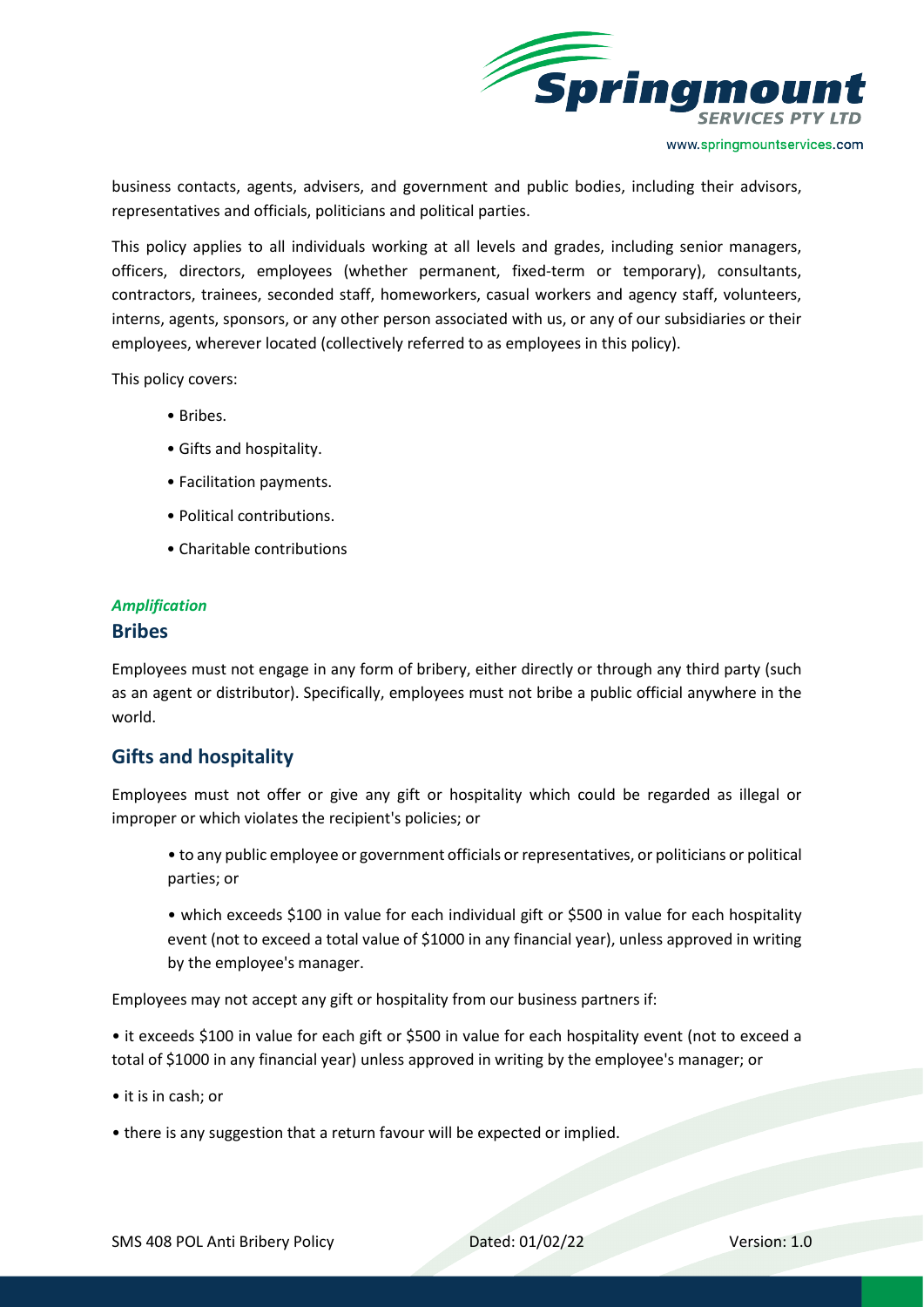

A manager's approval is required above; if the manager is below Director level, permission must be sought from an appropriate Director. If it is not appropriate to decline the offer of a gift, the gift may be accepted, provided it is then declared to the employee's manager and donated to charity.

We appreciate that the practice of giving business gifts varies between countries and regions, and what may be expected and acceptable in one area may not be in another.

The test to be applied is whether the gift or hospitality is reasonable and justifiable in all circumstances. The intention behind the gift should always be considered.

Within these parameters, local management may define specific guidelines and policies to reflect local professional and industry standards. This policy requires written approval to be given; the Company Secretary shall put in place a process to maintain a register of all such approvals.

## **Facilitation payments and kickbacks**

Facilitation payments are a form of bribery made to expedite or facilitate a public official's performance for a routine governmental action and not to obtain or retain business or any improper business advantage. Facilitation payments tend to be demanded by low-level officials to bring a level of service to which one would generally be entitled.

Our strict policy is that facilitation payments must not be paid. We recognise, however, that our employees may be faced with situations where there is a risk to the personal security of an employee or his/her family and where a facilitation payment is unavoidable, in which case the following steps must be taken:

- Keep any amount to the minimum.
- Create a record concerning the payment; and
- Report it to your line manager.

To achieve our aim of not making any facilitation payments, each business of the Company will keep a record of all payments made, which must be reported to the Company Secretary to evaluate the business risk and develop a strategy to minimise such payments in the future.

## **Political Contributions**

We do not make donations, whether in cash or kind, to support any political parties or candidates. This can be perceived as an attempt to gain an improper business advantage.

## **Charitable contributions**

Charitable support and donations are acceptable (and indeed are encouraged), whether in-kind services, knowledge, time or direct financial contributions. However, employees must be careful to ensure that charitable contributions are not used as a scheme to conceal bribery. We only make